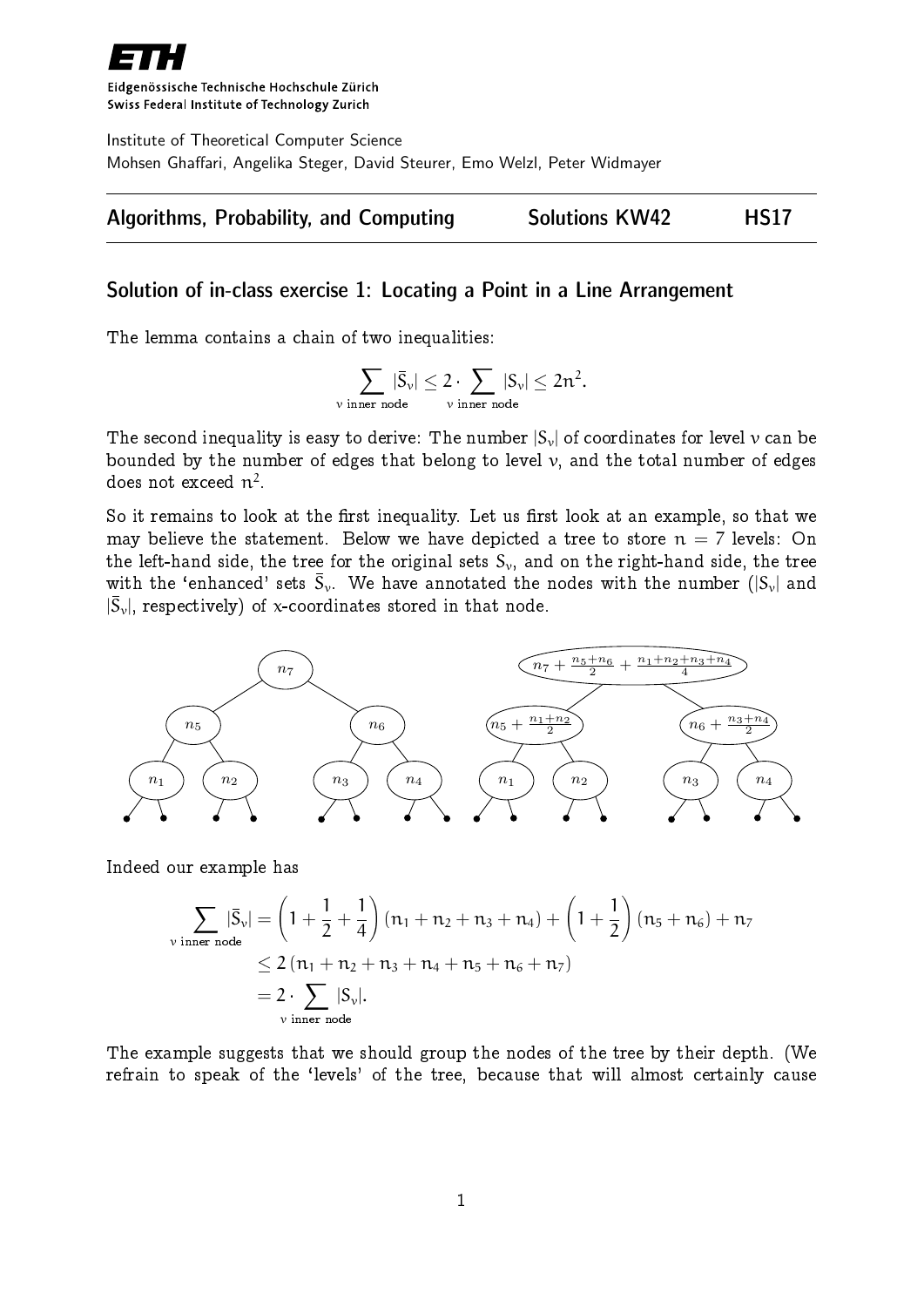confusion vis-à-vis the levels  $\nu$  of the line arrangement). Thus, let h denote the height of the tree and for  $0 \le i \le h$  let

$$
\mathfrak{m}_i := \sum_{\substack{\nu \text{ inner node}\\ \text{at depth } i}} |S_\nu|, \qquad \qquad \bar{\mathfrak{m}}_i := \sum_{\substack{\nu \text{ inner node}\\ \text{at depth } i}} |\bar{S}_\nu|.
$$

Now

$$
\sum_{v \text{ inner node}} |\bar{S}_v| = \sum_{k=0}^h \bar{m}_k \leq m_h + \sum_{k=0}^{h-1} \left( m_k + \frac{\bar{m}_{k+1}}{2} \right) = \sum_{v \text{ inner node}} |S_v| + \frac{1}{2} \cdot \sum_{v \text{ inner node}} |\bar{S}_v| - \frac{\bar{m}_0}{2}
$$

which yields the claim.

#### Solution of in-class exercise 2: Nearest Neighbor Changes

This is the classical use case for backward analysis. Instead of considering the points as being inserted one by one and counting the number of nearest neighbors occurring, we get the very same number if we start with the whole set  $P_n := P$ , and then for each  $i = n-1, n-2, \ldots, 1$ , obtain  $P_i$  from  $P_{i+1}$  by removing a point  $p \in P_i$  chosen uniformly at random.

Define  $\mathsf{X}_\mathfrak{i}$  to be the nearest neighbor of  $\mathfrak{q}$  in  $\mathsf{P}_\mathfrak{i}.$  We are interested in the random variable  $\mathsf{X}:=|\{\mathsf{X}_{\mathsf{i}}|\mathsf{i}\in\{1..\mathsf{n}\}\}|.$  To this end we just calculate the probability  $\mathsf{x}_{\mathsf{i}}=\Pr\left[\mathsf{X}_{\mathsf{i}}\neq\mathsf{X}_{\mathsf{i}+1}\right]$  for  $1 \leq i \leq n - 1$ . Clearly, then,

$$
E[X] = 1 + \sum_{i=1}^{n-1} x_i.
$$

We now note that  $X_i \neq X_{i+1}$  occurs if and only if  $P_i = P_{i+1} \setminus \{X_{i+1}\}.$  This yields that

$$
x_i = Pr[X_i \neq X_{i+1}] = Pr[P_i = P_{i+1} \setminus \{X_{i+1}\}] = \frac{1}{i+1},
$$

where the second equality follows from the fact that  $\mathsf{P}_\text{i}$  is generated from  $\mathsf{P}_\text{i+1}$  by removing a point uniformly at random. As a very important remark: please note that this simple argument only works because **no matter** what  $\mathsf{P_{i+1}}$  is,  $\mathsf{P_{i}}$  is always generated by removing one of its elements uniformly at random and the random variable  $\mathsf{X}_\mathfrak{i}$  is completely determined by  $P_i$  (what the currently nearest point is does not depend on the insertion history). You have to verify this before you apply a backward analysis of this type.

Finally,

$$
E[X] = 1 + \sum_{i=1}^{n-1} x_i = H_n.
$$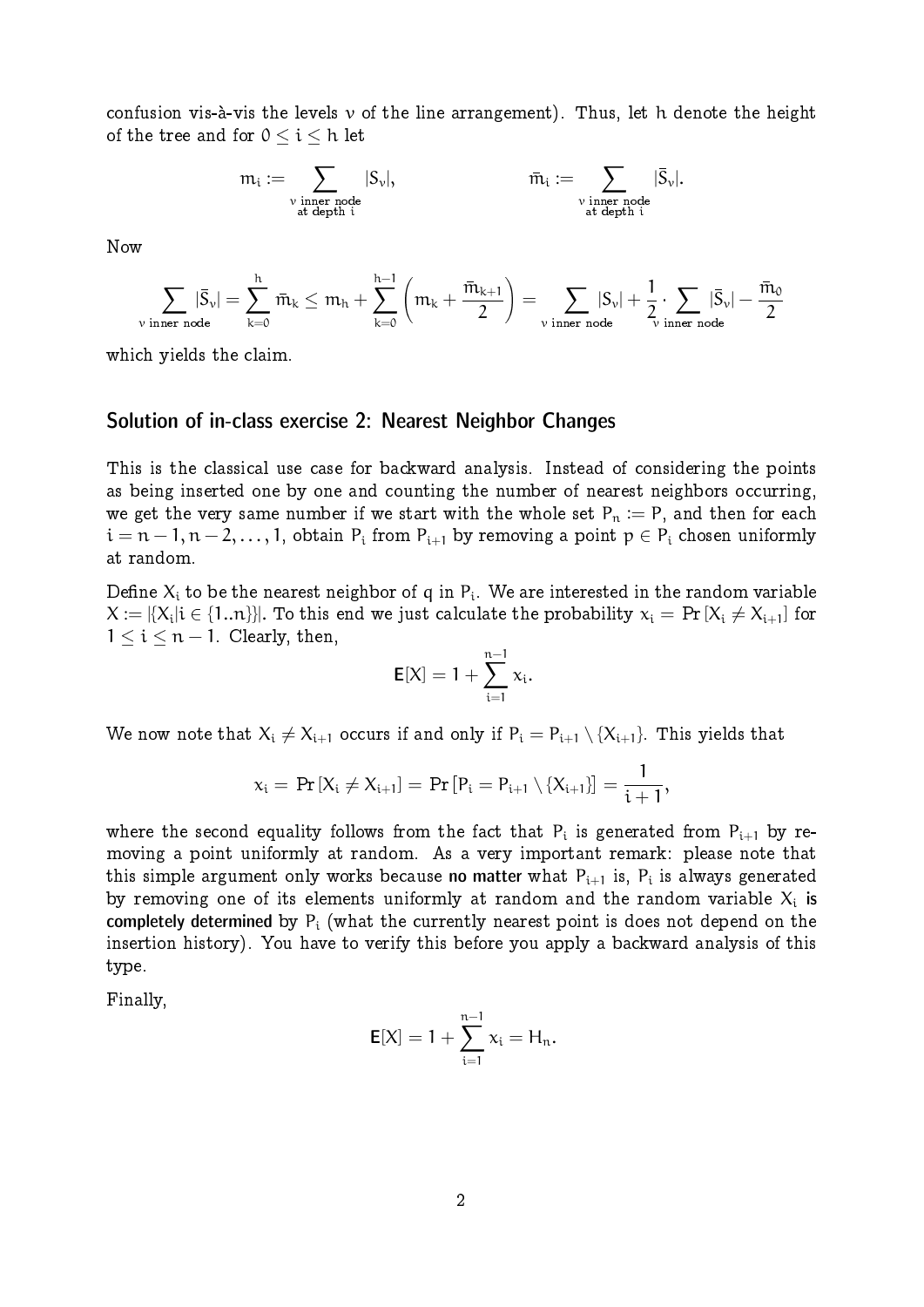### Solution of in-class exercise 3: Checking Matrix Multiplication

Assume that the matrix C is wrong in exactly the i-th row compared to the correct product AB. We define  $D = AB - C$ . This is a zero-matrix except in the i-th row,  ${\rm D_{i,-}}\neq (0,\ldots,0).$  The probability of detecting an error equals  $\Pr\left[({\rm D_{i,-}})^\textsf{T} \chi \equiv_2 1\right],$  where  $\chi \in _{\text{u.a.r.}} \{ 0, 1 \}^{\text{n}}.$  We have seen in the lecture (not in the lecture notes) that this probability equals  $\frac{1}{2}.$  Here is a formal proof of the argument: Let j be such that  $\rm D_{ij}=1.$  We have

$$
(Dx)_i=(D_{i,-})^Tx=\sum_{k=1}^nD_{ik}x_k=\underbrace{\sum_{k=1,k\neq j}^nD_{ik}x_k}_{=:S}~~+\underbrace{D_{ij}}_{=1}x_j,
$$

hence

$$
\Pr\left[(Dx)_i = 1\right] = \Pr\left[S + x_j = 1\right] \\
= \Pr\left[S + x_j = 1 \mid S = 0\right] \cdot \Pr\left[S = 0\right] + \Pr\left[S + x_j = 1 \mid S = 1\right] \cdot \Pr\left[S = 1\right] \\
= \Pr\left[x_j = 1 \mid S = 0\right] \cdot \Pr\left[S = 0\right] + \Pr\left[x_j = 0 \mid S = 1\right] \cdot \Pr\left[S = 1\right] \\
= \Pr\left[x_j = 1\right] \cdot \Pr\left[S = 0\right] + \Pr\left[x_j = 0\right] \cdot \Pr\left[S = 1\right] \\
because S, x_j \text{ are independent} \\
= \frac{1}{2} \cdot \Pr\left[S = 0\right] + \frac{1}{2} \cdot \Pr\left[S = 1\right] \\
= \frac{1}{2}.
$$

### Solution of in-class exercise 4: The Schwartz-Zippel Theorem is Tight

Let  $\{a_1,\ldots,a_d\}\subseteq S$  be a set of  $d$  elements. We define the polynomial  $p(x_1,\ldots,x_n)$  as

$$
p(x_1,...,x_n) := (x_1 - a_1)(x_1 - a_2) \cdots (x_1 - a_d).
$$

Note that the only variable occurring in this polynomial is  $x_1$ , and the degree of the polynomial is d.

This polynomial evaluates to zero if and only if  $x_1 \in \{a_1, \ldots, a_d\}$ . The other variables  $x_2, \ldots, x_n$  can be set to arbitrary values in S. Therefore, the number of n-tuples  $(r_1,\ldots,r_n)\in S^n$  with  $p(r_1,\ldots,r_n)=0$  is exactly

$$
\underbrace{d}_{\text{choices for } r_1} \times \underbrace{|S|}_{\text{choices for } r_2} \times \cdots \times \underbrace{|S|}_{\text{choices for } r_n},
$$

which is  $d |S|^{n-1}$ .